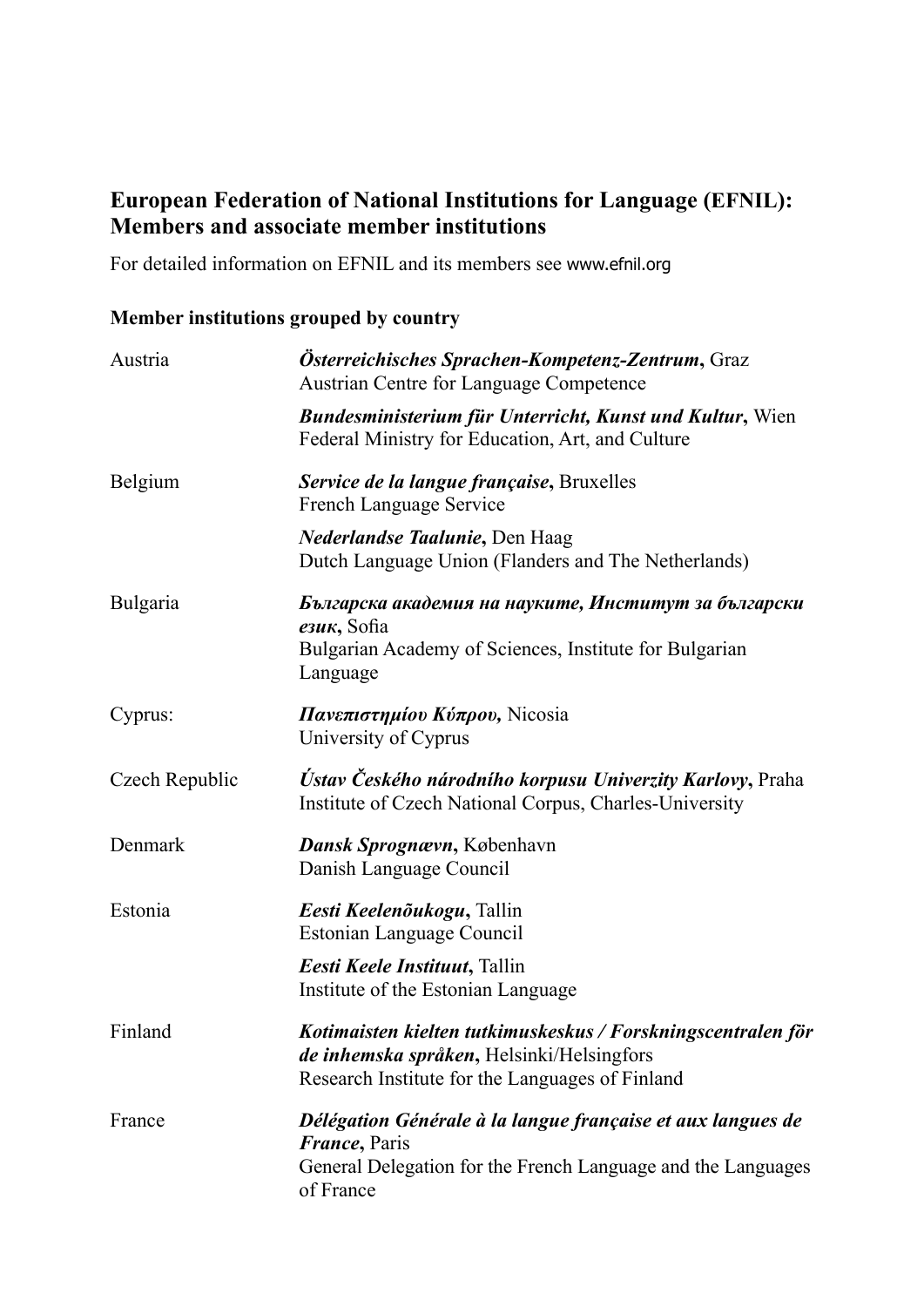| 222                 | EFNIL: Members and associate member institutions                                                                               |
|---------------------|--------------------------------------------------------------------------------------------------------------------------------|
| Germany             | Institut für Deutsche Sprache, Mannheim<br>Institute for the German Language                                                   |
|                     | <b>Deutsche Akademie für Sprache und Dichtung, Darmstadt</b><br>German Academy for Language and Literature                     |
| Greece              | Κέντρο Ελληνικής Γλώσσας, Thessaloniki<br>Centre for the Greek Language                                                        |
| Hungary             | Magyar Tudomános Akadémia, Nyalvtudományi Intézet,<br><b>Budapest</b><br>Hungarian Academy of Sciences, Research Institute for |
|                     | Linguistics                                                                                                                    |
| Ireland             | <b>Foras na Gaeilge, Dublin</b><br>(the all-island body for the Irish language)                                                |
| Italy               | Accademia della Crusca, Firenze<br>(the central academy for the Italian language)                                              |
|                     | CNR - Opera del Vocabolario Italiano, Firenze<br>The Italian Dictionary                                                        |
| Latvia              | Valst valodas komisija, Riga<br><b>State Language Commission</b>                                                               |
|                     | <i>Valsts valodas agentūra</i> , Riga<br><b>State Language Agency</b>                                                          |
| Lithuania           | Lietviu Kalbos Institutas, Vilnius<br>Institute of the Lithuanian Language                                                     |
|                     | Valstybine Lietuviu Kalbos Komisija, Vilnius<br>State Commission for the Lithuanian Language                                   |
| Luxembourg          | <b>Institut Grand-Ducal, Section de linguistique, Luxembourg</b><br>Grand Ducal Institute, Linguistic Section                  |
|                     | Conseil permanent de la langue luxembourgeoise, Luxembourg<br>Permanent Council of the Luxembourgish language                  |
| Malta               | Kunsill Nazzjonali ta'l-llsien Malti<br>National Council of the Maltese language                                               |
| Netherlands/Belgium | <i>Nederlandse Taalunie</i> , Den Haag<br>Dutch Language Union                                                                 |
| Poland              | Rada Jezyka Polskiego, Warszawa<br>Council for the Polish Language                                                             |